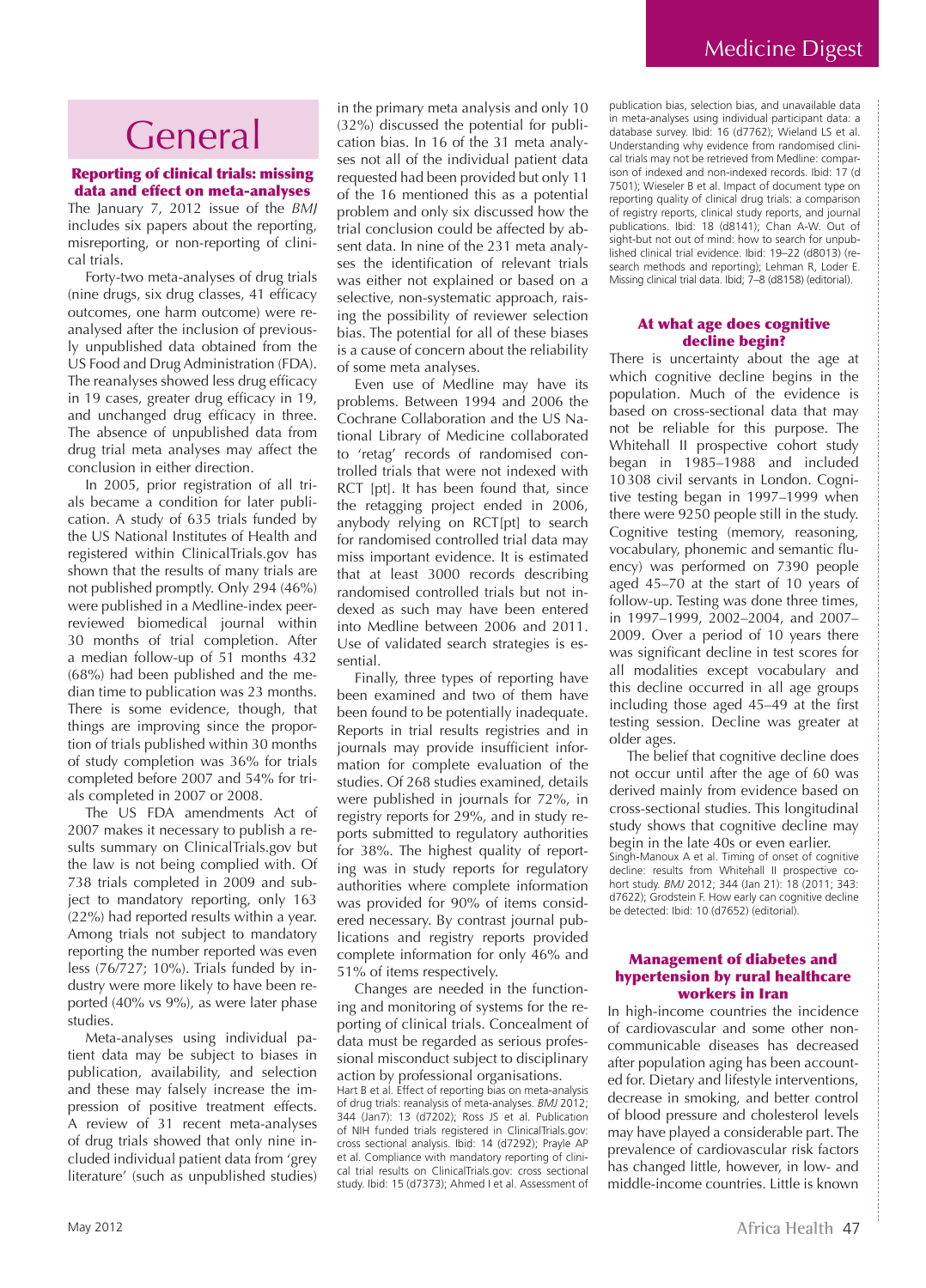about optimal method of providing primary care, especially in rural areas, and its influence on non-communicable disease in poorer countries. A rural primary care system in Iran, the Behvarz system, has been assessed.

In the Behvarz system, rural primary care is provided by community health workers, who are community members who, having been educated to at least a primary level, are given 2 years of medical education after passing an entrance examination. Survey and census data for 2005 and 2006 were used to assess the contribution of Behvarz workers (BWs) to diabetes and hypertension control.

From the Non-Communicable Disease Surveillance Survey (NCDSS) of 2005 data for systolic blood pressure (SBP) were available for 64694 adults (11521 in rural areas) and for fasting plasma glucose (FPG) for 50202 (9337 in rural areas). Overall, 39% of people with diabetes and 36% with hypertension were receiving treatment (more likely in women and in urban areas). On average, treatment in rural areas lowered FPG by 1.34mmol/L and SBP by 2.5mmHg. In urban areas the corresponding reductions were 0.21mmol/L and 3.8mmHg. A single additional BW per 1000 adults was associated with a significant 0.09mmol/L lowering of district-level average FPG but did not reduce SBP significantly.

These researchers conclude that primary care systems with trained community healthcare workers and well-established guidelines can be effective in non-communicable disease prevention and management.

Farzadfar F et al. Effectiveness of diabetes and hypertension management by rural primary health-care workers (Behvarz workers) in Iran: a nationally representative observational study. *Lancet* 2012; 379: 45– 54; Habibzadeh F. The control of non-communicable diseases in Iran. Ibid: 6–7 (comment).

### Autoimmune disorders and pulmonary embolism

In the USA, the incidence of acute pulmonary embolism is about 1 in a thousand people per year and mortality within 3 months is >15%, similar to that of myocardial infarction. Autoimmune disorders such as inflammatory bowel disease, Behçet's syndrome, rheumatoid arthritis, celiac disease, type-1 diabetes, systemic lupus erythematosus, hyperthyroidism, and Wegener's granulomatosis have been associated with increased risk of venous thromboembolism. Data from Swedish national registries have been used to assess the risk of pulmonary

embolism in people with autoimmune disorders.

Between 1964 and 2008 a total of 535538 people were admitted to hospital with one of 33 autoimmune disorders. The risk of pulmonary embolism in the first year after hospital admission for an autoimmune disorder was 6.38%. Each of the 33 disorders was associated with significantly increased risk of pulmonary embolism during the year after admission. The risk was highest with polymyositis or dermatomyositis (standardised incidence ratio, 16.44). polyarteritis nodosa (13.26), immune thrombocytopenia purpura (10.79), ulcerative colitis (10.26), and systemic lupus erythematosus (10.23). The risks decreased with time but were increased in both sexes and at all ages.

The risk of pulmonary embolism is increased after hospital admission for an autoimmune disorder, particularly in the first year. These disorders should be regarded as hypercoagulability disorders. Prophylaxis might be indicated in some cases.

Zöller B et al. Risk of pulmonary embolism in patients with autoimmune disorder: a nationwide follow-up study from Sweden. *Lancet* 2012; 379: 244–9; Sanjeevi CB. Autoimmune diseases and risk of pulmonary embolism. Ibid: 200–1 (comment).

### Tropical

### Mass azithromycin treatment for trachoma: once or twice a year?

Mass treatment with azithromycin is effective in trachoma hyperendemic communities. WHO recommends three annual mass treatments before reassessment in districts with clinically active trachoma in 10% or more of children aged 1–9 years. It is not known whether more frequent mass treatments (twice a year) would be more effective. A clusterrandomised trial has been reported from a hyperendemic region of Ethiopia.

Twenty-four sub-districts in northern Ethiopia were randomised to treatment of all residents of all ages with azithromycin (20mg/kg for children, 1g for residents >15 years old) either once or twice a year. Infants, pregnant women, people allergic to azithromycin, and people who refused azithromycin were offered a 6-month course of topical 1% tetracycline ointment as an alternative. More than 80% of children aged 0–9 years were treated at each study visit. In the annual treatment districts the prevalence of C. trachomatis infection among children aged 0–9 years fell from 42% at baseline to 2% at 42 months. In the twice-yearly treatment districts the decrease was from 38% to 3%. There was no significant difference in ocular chlamydial infection rates between the two groups at 18, 30, and 42 months. The mean elimination time was 7.5 months shorter in the twice-yearly group.

Annual and twice-yearly treatments were equally effective but elimination of the infection was quicker with twiceyearly treatment.

Gebre T et la. Comparison of annual versus twiceyearly mass azithromycin treatment for hyperendemic trachoma in Ethiopia: a cluster-randomised trial. *Lancet* 2012; 379: 143–51. Gower EW. Solving the trachoma elimination puzzle, one piece at a time. Ibid: 102–3 (comment).

## **Gastrology**

### New drugs for chronic hepatitis C genotype 1

Treatment of chronic hepatitis C virus (HCV) infection with peginterferon alpha and ribavirin for 48 weeks achieves a sustained virological response at 24 weeks after stopping treatment in 40–50% of patients. Adding a protease inhibitor to treatment for nonresponders after 12 weeks of treatment produces a sustained virological response in 14–33%. Now a multicentre phase 2 study in the USA has shown that use of two new antiviral agents may improve results. Daclatasvir is an HCVNS5A replication complex inhibitor and asunaprevir is an HCV NS3 protease inhibitor.

The trial included 21 patients with chronic HCV genotype 1 infection unresponsive to treatment with peginterferon and ribavirin for 12 weeks. Randomisation was to daclatasvir plus asunaprevir with (DAPR) or without (DA) peginterferon plus ribavirin. In the DA group 4 of 11 patients achieved a sustained virological response at 12 and 24 weeks after treatment. In the DAPR group all 10 patients had a sustained virological response at 12 weeks and nine at 24 weeks. In the DA group six patients had viral breakthrough on treatment and in all six cases there were resistance mutations to both daclatasvir and asunaprevir. Diarrhoea was common in both groups and six patients had transient rises in alanine aminotransferase levels.

Adding daclatasvir and asunaprevir to peginterferon and ribavirin achieved sustained virological response in patients who had not responded initially to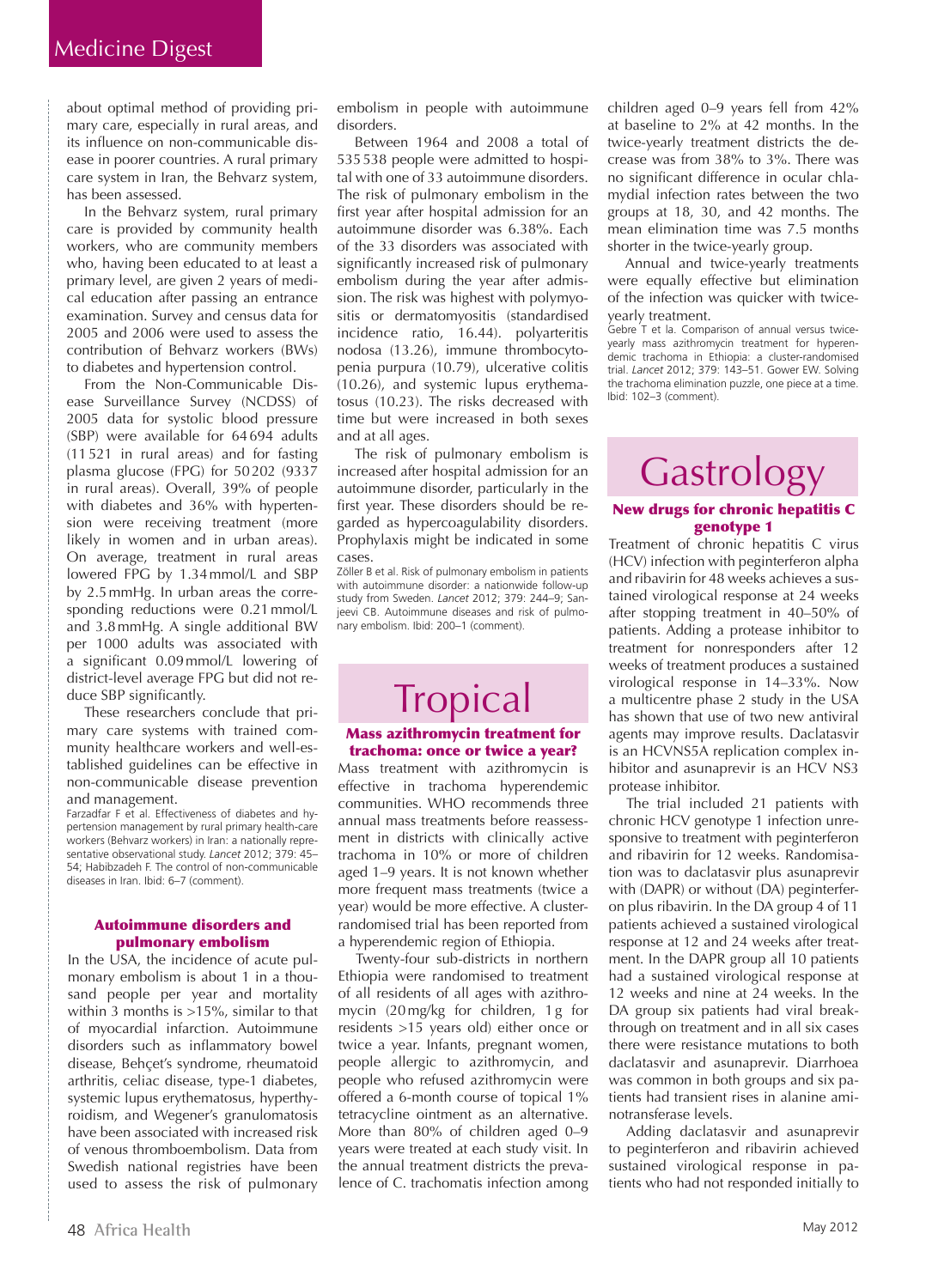peginterferon and ribavirin alone.

Lok AS et al. Preliminary study of two antiviral agents for hepatitis C genotype 1. *NEJM* 2012; 366: 216– 24; Chung RT. A watershed moment in the treatment of hepatitis C. Ibid: 273–5 (editorial).

### Non-alcoholic fatty liver disease in the USA: no increase in mortality

The prevalence of obesity has increased rapidly around the world and with it that of non-alcoholic fatty liver disease (NAFLD). The diagnosis of NAFLD depends on ultrasound scanning of the liver (increased echogenicity) and increased levels of liver enzymes. Disease severity ranges from simple steatosis with little or no increase in mortality to non-alcoholic steatohepatitis with increased risk of cardiovascular and potentially fatal liver disease. Now US workers have sprung a surprise by reporting a cohort study showing no increase in mortality in patients with either simple hepatic steatosis or non-alcoholic steatohepatitis.

They analysed data from the third National Health and Nutrition Examination Survey (NHANES III) cohort of 1988–1994. Cohort members were aged 20–74 and median follow-up was for 14.5 years. NAFLD was categorised as simple steatosis (moderate to severe hepatic steatosis with normal liver enzyme levels) or non-alcoholic steatohepatitis (with raised liver enzyme levels, no hepatitis B or C antibodies, and no iron overload). The overall prevalence of NAFLD in this cohort was 19.5%, 16.4% without and 3.1% with steatohepatitis. NAFLD was associated with older age, male sex, Mexican-American ethnicity, poor education, sedentary lifestyle, increased waist circumference, diabetes, hypercholesterolaemia, hypertension, cardiovascular disease, low-to-moderate alcohol consumption, and current nonsmoking. At the end of the follow-up, all cause mortality was 22%. Cause-specific mortalities were 10.9% (cardiovascular), 6.0% (cancer), and 0.5% (liver disease). There were no significant differences in overall or disease-specific mortality between people without hepatic steatosis and people with either simple non-alcoholic hepatic steatosis or non- alcoholic hepatic steatohepatitis.

This study did not show increased mortality with non-alcoholic liver disease, either simple steatosis or steatohepatitis. *BMJ* editorialists point out that some cohort members may not have been diagnosed as having NAFLD at baseline but may have developed it later and died of it, causing the mortality from

this cause to be underestimated. Cases may also have been misclassified in the absence of liver biopsy. They suggest that the results should be interpreted with caution. Future studies should attempt to distinguish more reliably between simple steatosis and steatohepatitis.

Lazo M et al. Non-alcoholic fatty liver disease and mortality among US adults: prospective cohort study. *BMJ* 2011; 343: 1245 (d6891); Jepson P, Grønbaek H. Prognosis and staging of non-alcoholic fatty liver disease. Ibid: 1236 (d7302)

### Infection

### Herpes simplex vaccine

Herpes simplex viruses 1 and 2 (HSV-1 and HSV-2) both cause genital infections and HSV-1 infections are increasingly prevalent. Transmission from mother to newborn infant may cause severe disease. Trials of an HSV-2 glycoprotein D-based subunit (gD-2) vaccine have shown around 75% efficacy against HSV-2 disease among women seronegative for both HSV-1 and HSV-2 antibodies. Now a trial in the USA and Canada has surprisingly shown efficacy against HSV-1 genital disease but not HSV-2 disease.

The trial included 8323 women aged 18–30 years who were doubly seronegative (HSV-1 and HSV-2). Randomisation was to the HSV-2 glycoprotein D vaccine with alum and 3-0-deacylated monophosphoryl lipid A as an adjuvant or hepatitis A vaccine, at months 0, 1, and 6. The HSV-2 vaccine induced ELISA and neutralising antibodies to HSV-2. The vaccine efficacy was only 20% against any genital herpes simplex infection but 58% against HSV-1 genital disease. Against HSV-1, infection with or without disease, efficacy was 35%. There was no efficacy (-8%) against HSV-2 infection.

The HSV-2 vaccine was effective against HSV-1 genital disease but not against HSV-2 infection; the reasons are unexplained. An HSV vaccine suitable for general use is not yet available. Belshe RB et al. Efficacy results of a trial of a herpes simplex vaccine. *NEJM* 2012; 366: 34–43.

### Vaccine against norovirus infection

Noroviruses are a cause of both epidemic and sporadic acute gastroenteritis. The viruses have not been grown in culture, making the development of a vaccine difficult. Norwalk virus, the cause of a school outbreak in 1968, is the beststudied norovirus and susceptibility to it is genetically controlled. A vaccine consisting of norovirus-like particles (VLPs) has been tested on volunteers in the USA.

Ninety-eight healthy people aged 18–50 years were randomised to intranasal administration of the VLP vaccine, with chitosan and monophosphoryl lipid A adjuvants, or placebo, in two doses 3 weeks apart. All participants had a functional FUT2 gene and were therefore susceptible to Norwalk virus infection. Three weeks after the second dose they were challenged with oral Norwalk virus. A virus-specific IgA seroresponse occurred in 70% of vaccine recipients. Norwalk virus gastroenteritis occurred after challenge in 37% in the vaccine group and 69% of the placebo group and Norwalk virus infection in 82% vs 61%. There was no excess of adverse events in the vaccine group.

The norovirus VLP vaccine was protective and safe. More work is needed to produce a norovirus vaccine for clinical use, probably involving a multivalent vaccine against both GI and GII strains. Atmar RL et al. Norovirus vaccine against experimental human Norwalk virus illness. *NEJM* 2011; 365: 2178–87.

### AIDS

#### Extended nevirapine for breastfeeding infants of HIV-infected mothers

Although breastfeeding is essential in sub-Saharan Africa for the infant's nutrition and protection from infection, prolonged breastfeeding may lead to mother-to-child transmission of HIV-1. Antiretroviral therapy is given to protect against antenatal and intrapartum HIV transmission but prolonged prophylaxis during breastfeeding has been difficult to achieve in many countries. Now successful prophylaxis during breastfeeding has been reported from South Africa, Tanzania, Uganda, and Zimbabwe.

The study included 1527 breastfeeding infants of HIV-1-positive mothers. The infants received oral nevirapine suspension for the first 6 weeks. Those who were HIV-negative at 6 weeks were then randomised to continued nevirapine, or placebo, until the age of 6 months or until stopping breastfeeding. Between the ages of 6 weeks and 6 months HIV-1 infection was acquired by 1.1% in the extended nevirapine group and 2.4% in the placebo group, a significant 54%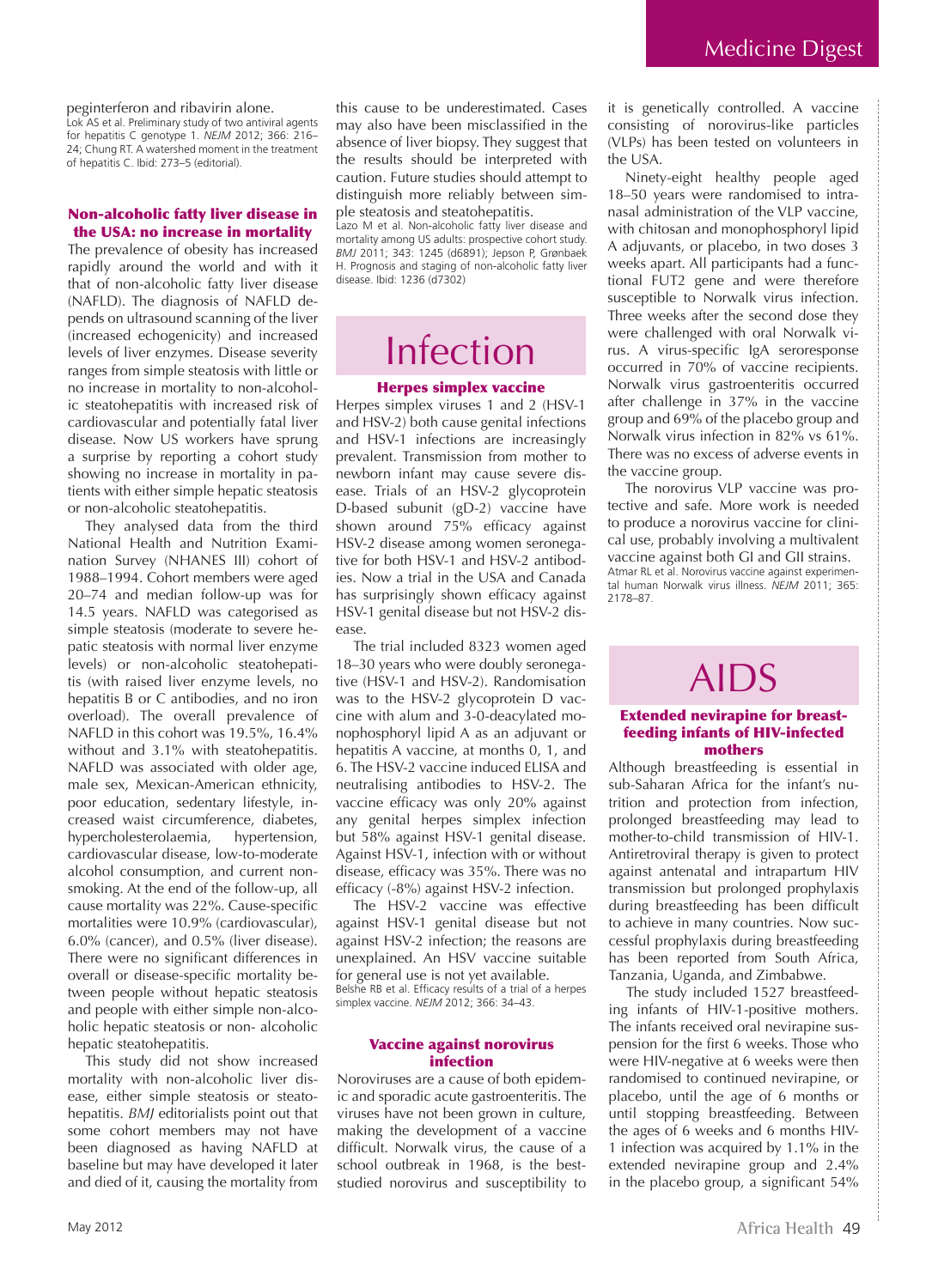improvement with extended nevirapine. At 6 months of age, mortality, combined mortality and HIV-1 infection, and severe adverse event rates, were similar in the two groups.<br>Extended

nevirapine prophylaxis given to the breastfeeding infant is effective for at least 6 months. It should be used along with other provisions such as routine HIV screening in pregnancy, and antiretroviral interventions during pregnancy, labour, and delivery.

Coovadia HM et al. Efficacy and safety of an extended nevirapine regimen in infant children of breastfeeding mothers with HIV-1 infection for prevention of postnatal HIV-1 transmission (HPTN 046): a randomised, double-blind, placebo-controlled trial. *Lancet* 2012; 379: 221–8.

## Psychiatry

### Self-harm in adolescents and young adults

A population-based, cohort study in the state of Victoria, Australia has provided needed information about the natural history of nonfatal self-harm in adolescence and early adulthood.

A total of 1943 unselected adolescents from 44 schools entered the study between August 1992 and January 2008. Follow-up was in seven waves from a mean age of 15.9 years to a mean age of 29.0 years. Throughout adolescence, 8% of subjects (10% of girls and 6% of boys) reported self-harm but the rate fell during adolescence, from 6.5% to 2.5% (girls) and from 3.6% to 0.3% (boys) between mean ages of 15.9 years and 17.4 years. Self-harm with suicidal intent was reported by 1.4% of adolescent girls and 0.2% of adolescent boys. The most common types of self-harm in adolescence were cuts or burns, poison or overdose, self-battery, and 'risk taking'. Among young adults the rates of self-harm fell from 2.2% to 0.3% (women) and from 1.1% to 0.8% (men) between mean ages of 20.7 years and 29.0 years. Self-harm with suicidal intent was reported by 0.6% of both sexes. The modes of selfharm were similar to those in adolescence. Adolescent self-harm was associated with symptoms of depression and anxiety, antisocial behaviour, high-risk use of alcohol, cannabis use, and cigarette smoking. Adolescents with symptoms of depression and anxiety were six times more likely than adolescents without these symptoms to harm themselves as young adults.

Detecting and treating depression

and anxiety in adolescents could prevent some young adult suicides but most adolescents who harm themselves do not go on to do so as young adults.

Moran P et al. The natural history of self-harm from adolescence to young adulthood: a population-based cohort study. *Lancet* 2012; 379: 236–43; Hawton K, O'Connor R. Self-harm in adolescence and future mental health. Ibid: 198–9 (comment).

### Obs & Gyn

### Hydatidiform mole, hCG concentrations, and chemotherapy

In the UK, hydatidiform moles constitute between 1 and 3 of every 1000 pregnancies but they are more common in east Asia. They are more common in younger  $(<16$  years) and older  $>(>45$  years) women. Molar pregnancies present with vaginal bleeding in the first trimester and levels of human chorionic gonadotropin (hCG) in serum and urine are raised. Following dilatation and curettage hCG levels return to normal in about 92% of cases. Malignant transformation occurs in about 15% of cases after complete hydatidiform mole and 0.5–1% after partial hydatidiform mole. Chemotherapy, usually with methotrexate or dactinomycin, is then necessary. All women with a hydatidiform mole in the UK are referred for hCG monitoring and surveillance to one of three national centres in Dundee, Sheffield, and London. Post-mole gestational trophoblastic neoplasia is suspected when hCG levels plateau or increase or remain raised at 6 months though falling. Evidence suggests, however, than an increased but falling hCG level at 6 months after uterine evacuation may not necessarily necessitate chemotherapy. A retrospective study at a single hospital in London, England has added support to this suggestion.

The study included 13960 women with a diagnosis of hydatidiform mole between January 1993 and May, 2008. Among these women, 76 (<1%) had persistently high (>5IU/L) hCG levels at 6 months. Sixty-six of these patients continued under surveillance and hCG levels returned to normal without chemotherapy in 65 (98%). The one patient whose hCG levels remained high had chronic renal failure as a cause of the high levels and remained otherwise well. Ten patients received chemotherapy and hCG levels returned to normal in eight of them (80%). The remaining two patients had persistent slightly high (6-11 IU/L)

levels but there were no associated clinical problems off treatment. There were no deaths and outcomes were similar with or without chemotherapy.

These researchers conclude that a policy of continued surveillance without chemotherapy seems acceptable for patients with raised (not very high) but falling hCG levels at 6 months after evacuation of a hydatidiform mole.

Agarwal R et al. Chemotherapy and human chorionic gonadotropin concentrations 6 months after uterine evacuation of molar pregnancy: a retrospective cohort study. *Lancet* 2012; 379: 130–5; Cheung ANY, Chan KKL. Perplexing hCG profile after evacuation of hydatidiform mole. Ibid: 98–100 (comment).

### Effectiveness of trained traditional birth attendants

Traditional birth attendants are in charge at many births in developing countries and giving them extra training and resources can improve obstetric and neonatal outcomes. A meta-analysis of six randomised controlled trials and seven non-randomised studies has confirmed that training these workers results in improved results.

A total of 138549 patients were included in the randomised trials that assessed the effects of training and support for traditional birth attendants. Metaanalysis showed significant reductions of 24% in perinatal mortality and 21% in neonatal mortality after such training and support. The non-randomised trials included 72225 patients. Meta-analysis showed significant reductions of 30% in perinatal mortality and 39% in neonatal mortality. Meta-analysis of six studies of maternal mortality showed a non-significant reduction of 20% after training and support of traditional birth attendants.

Training and support of traditional birth attendants in developing countries improves outcomes according to the type and extent of training and support provided. Perinatal, neonatal, and maternal mortalities may all be improved. Wilson A et al. Effectiveness of strategies incorporating training and support of traditional birth attendants on perinatal and maternal mortality: metaanalysis. *BMJ* 2012; 344 (Jan21): 16 (2011; 343: d7102); Hodnett E. Traditional birth attendants are an effective resource. Ibid: 9 (e365) (editorial).

### Pulmonary

### I.V. β-2 agonist in ARDS – unsafe

Acute respiratory distress syndrome (ARDS) has a mortality of around 50% with persisting morbidity in survivors. β2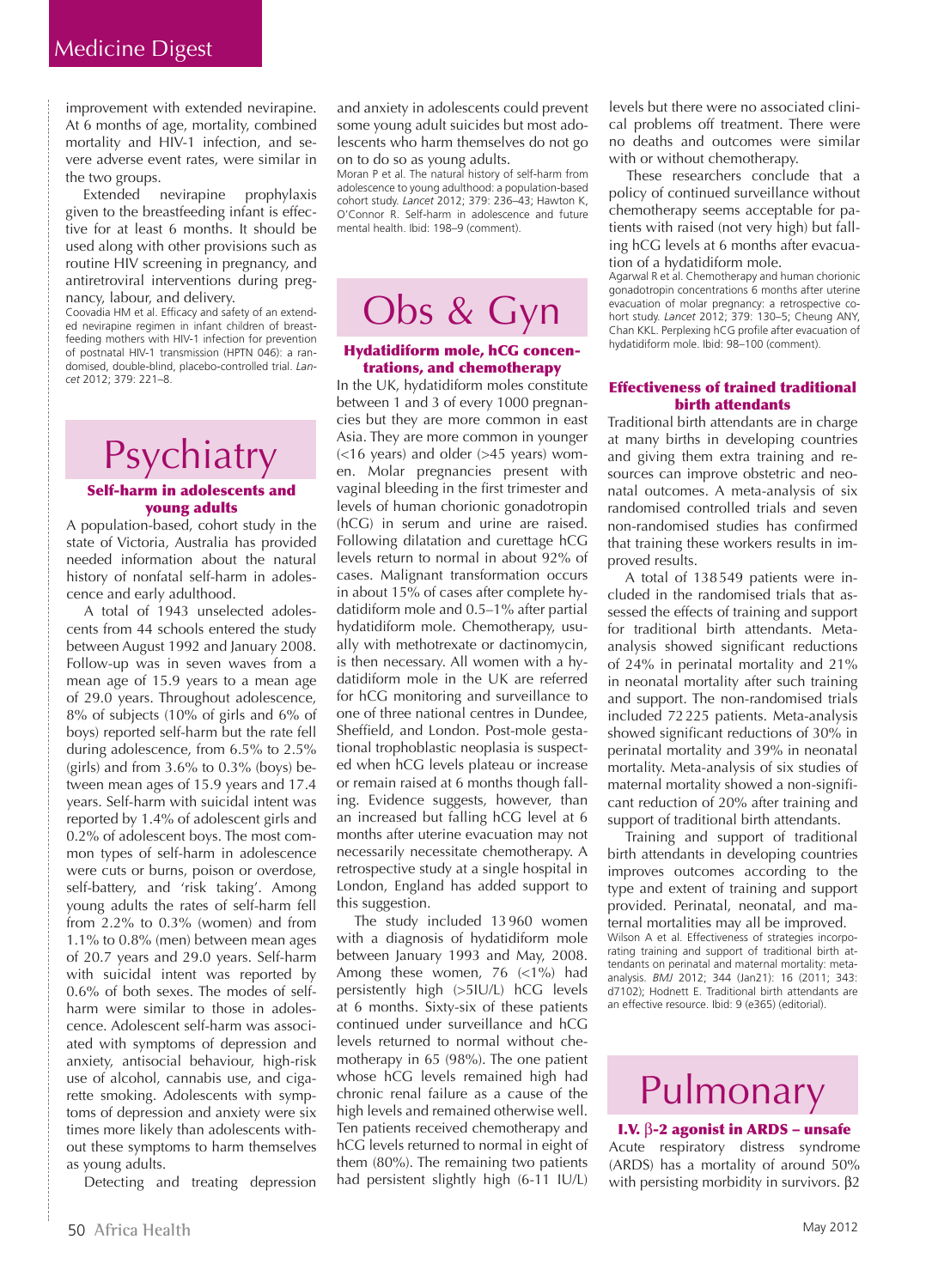agonists have several pharmacological effects that might be beneficial in ARDS, in particular in maintaining alveolarcapillary integrity and reducing the risk of alveolar flooding. In a trial reported in 2006, 7 days of i.v. salbutamol reduced extravascular lung water and plateau airway pressure. Now a UK trial has shown increased mortality at 28 days with salbutamol treatment.

At 46 intensive care units between December 2006 and March 2010 a total of 326 intubated and mechanically ventilated adults were randomised within 72 hours of ARDS onset to i.v. infusion of Salbutamol (15μg per kg ideal bodyweight per hour) or placebo infusion, for up to 7 days. Recruitment was stopped early because of poor results in the salbutamol group. Mortality at 28 days was 34% (salbutamol) vs 23% (placebo), a significant 47% increase in risk with salbutamol.

These researchers conclude that routine use of β-2 agonist treatment in ventilated patients with ARDS cannot be recommended.

Smith FG et al. Effect of intravenous  $β-2$  agonist treatment on clinical outcomes in acute respiratory distress syndrome (BALTI-2): a multicentre, randomised controlled trial. *Lancet* 2012; 379: 229–35; Thomspon BT. β-agonists for ARDS: the dark side of adrenergic stimulation? Ibid: 196–8 (comment).

### Stroke risk with sub-clinical atrial fibrillation **Cardiology**

About 15% of strokes are attributed to known atrial fibrillation (AF) but AF may be asymptomatic and undetected. In about 25% of cases of ischaemic stroke the cause remains unknown. The results of a multinational study have suggested that in some of these cases the cause may be undetected AF.

The study, in 23 countries, included 2580 patients aged 65 years or older with hypertension and no history of AF. They had all recently received an implanted pacemaker or defibrillator. Patients were monitored for 3 months for episodes of subclinical atrial tachyarrhythmia (atrial rate >190 beats per minute for >6 minutes) indicative of AF. Mean follow-up was for 2.5 years. At 3 months subclinical atrial tachycardia had occurred in 261 patients (10%). The occurrence of subclinical atrial tachyarrhythmia was associated with a 5.6-fold increase in risk of clinical AF and a 2.5fold increase in risk of ischaemic stroke or systemic embolism. Fifty-one patients had an ischaemic stroke or systemic embolism and 11 of them had had subclinical atrial tachyarrhythmia on monitoring in the first 3 months. None had had clinical AF during that time. The population attributable risk of stroke or systemic embolism associated with subclinical atrial tachyarrhythmia was 13%.

Subclinical AF may explain many strokes of which the cause is not apparent. Healey JS et al. Subclinical atrial fibrillation and the risk of stroke. *NEJM* 2012; 366: 120–9; Lamas G. How much atrial fibrillation is too much atrial fibrillation? Ibid: 178–80 (editorial).

#### Cardiac arrest in marathons

Long-distance races have become more popular. In the last decade participation in marathons and half-marathons in the USA has doubled from 1million to 2million participants. The occurrence of sudden death among the competitors has attracted media attention. Now a US study has shown a cardiac arrest rate of 0.54 per 100000 runners.

The study included 10.9§million runners who took part in marathon or half-marathon races between January1. 2000 and May 31, 2010. There were 59 cases of cardiac arrest (51 men, 8 women, mean age 42 years), 0.54 per 100000 participants (1.01 per 100000 in marathons, 0.27 per 100000 in halfmarathons, a significant difference). Men were at greater risk than women (0.90 vs 0.16 per 100000). The risk to male marathon runners increased during the later years of the study (0.71 per 100000 in 2000–2004 and 2.03 per 100000 in 2005–2010. Cardiac arrest was fatal in 71% of cases. Among 31 cases with adequate data the strongest factors predicting survival after cardiac arrest were cardiopulmonary resuscitation by bystanders and a diagnosis other than hypertrophic cardiomyopathy. The most common underling cases of cardiac arrest were hypertrophic cardiomyopathy and ischaemic heart disease.

Cardiac arrest occurred at an overall rate of 0.54 per 100000 runners. It was more likely in marathons rather than halfmarathons and in men rather than women. The most common underlying causes were hypertrophic cardiomyopathy and coronary disease. The rate of cardiac arrest has increased in male marathon runners, possibly because more at-risk men have been tempted to participate.

Kim JH et al. Cardiac arrest during long-distance running races. *NEJM* 2012; 366: 130–40.

### Lifetime cardiovascular risks

People who are considered to be at low risk of cardiovascular disease in the short term (10 years) may be at considerable lifetime risk. Lifetime risks have been estimated by pooling data from US studies over the past 50 years.

A met-analysis included 18 cohort studies with a total of 257384 men and women and risk factors assessed at ages 45, 55, 65, and 75. At age 55 the estimated risk of death from cardiovascular disease up to the age of 80 was 4.7% for men and 6.4% for women among people with a good risk-factor profile (total cholesterol <4.7mmol/L, blood pressure <120/80mmHg, non-smoking, no diabetes). Among people with two or more major risk factors the corresponding estimates were 29.6% for men and 20.5% for women. The difference in risk between the two risk factor groups among men was 3.6% vs 37.5% for coronary death or myocardial infarction, and 2.4% vs 8.3% for stroke. Among women the differences were <1% vs 18.3% for coronary death or myocardial infarction, and 5.3% vs 10.7% for stroke. Race and birth cohort made little difference to the trends within risk-factor strata.

Risk-factor profiles can distinguish between very different lifetime cardiovascular risks.

Berry JD et al. Lifetime risks of cardiovascular disease. *NEJM* 2012; 366: 321–9.

## Neurology

### Cortical demyelinating lesions in early multiple sclerosis

Cortical lesions in multiple sclerosis (MS) are associated with cognitive deterioration and disease progression. They are of three types: lesions extending into the cortex from the white matter (leukocortical), lesions extending radially from cortical microvessels (intracortical), and lesions extending into the cortex from the pia mater (subpial). A neuropathological study of 138 patients has been reported.

Each of the patients had had a brain biopsy and cortical tissue was obtained in passing during biopsy of white matter lesions. Most had been suspected of having a tumour and biopsy had been done stereoscopically within days or weeks of presentation. Cortical demyelination was found in 53 patients (38% of the total) and 25 of these (47%) had definite MS. Of the 85 patients without cortical demyelination, 33 (39%) had definite MS.